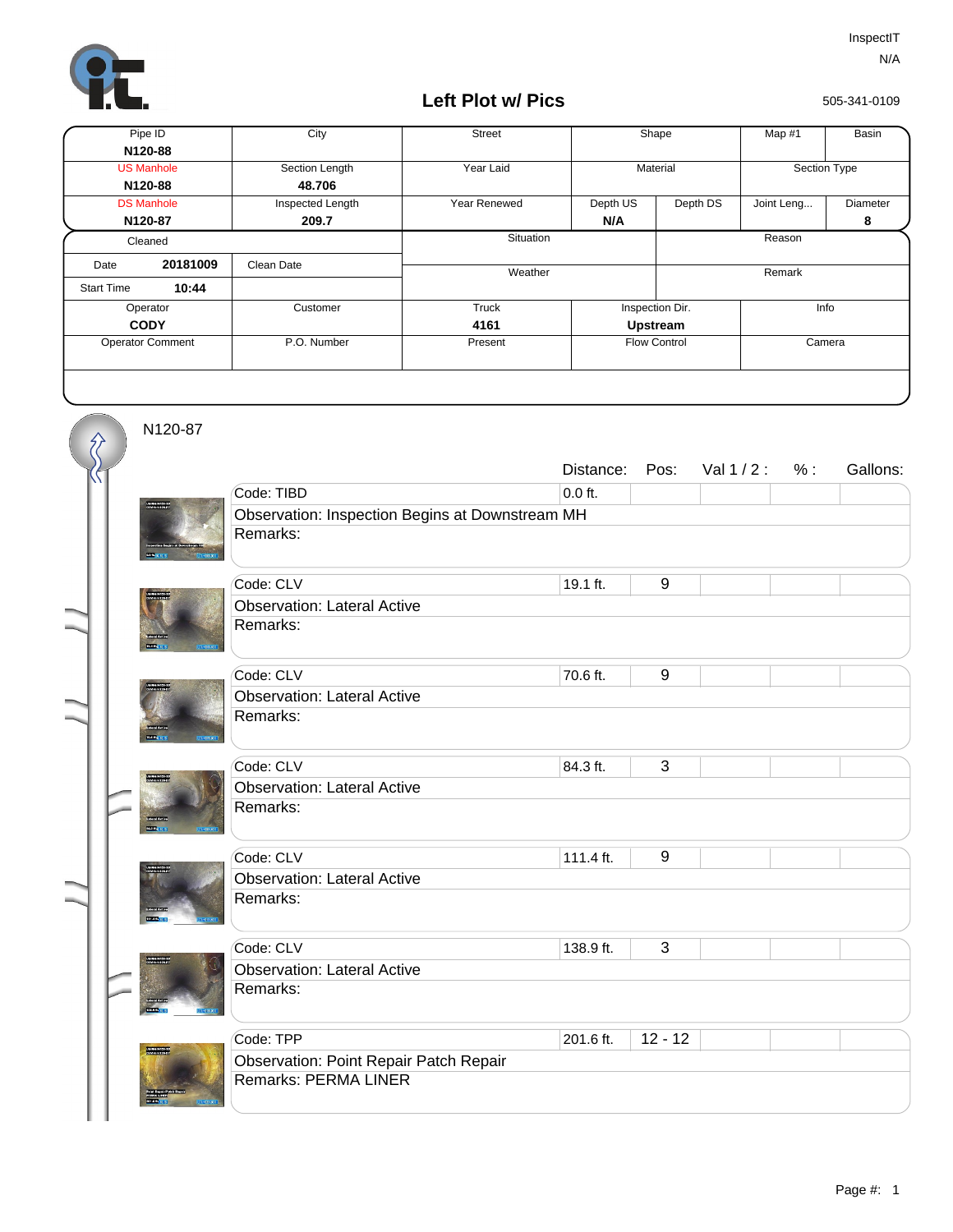

## **Left Plot w/ Pics**

505-341-0109

| Pipe ID                    |          | City             | <b>Street</b> |                     | Shape                   |            | Basin        |
|----------------------------|----------|------------------|---------------|---------------------|-------------------------|------------|--------------|
| N120-88                    |          |                  |               |                     |                         |            |              |
| <b>US Manhole</b>          |          | Section Length   | Year Laid     |                     | Material                |            | Section Type |
| N120-88                    |          | 48.706           |               |                     |                         |            |              |
| <b>DS Manhole</b>          |          | Inspected Length | Year Renewed  | Depth US            | Depth DS                | Joint Leng | Diameter     |
| N120-87                    |          | 209.7            |               | N/A                 |                         |            | 8            |
| Cleaned                    |          |                  | Situation     |                     |                         | Reason     |              |
| Date                       | 20181009 | Clean Date       |               |                     |                         |            |              |
| 10:44<br><b>Start Time</b> |          |                  | Weather       |                     | Remark                  |            |              |
| Operator                   |          | Customer         | Truck         |                     | Info<br>Inspection Dir. |            |              |
| <b>CODY</b>                |          |                  | 4161          | Upstream            |                         |            |              |
| <b>Operator Comment</b>    |          | P.O. Number      | Present       | <b>Flow Control</b> |                         | Camera     |              |
|                            |          |                  |               |                     |                         |            |              |
|                            |          | Code: TIFII      |               | $209.7$ ft          |                         |            |              |



| Code: TIEU                                  | 209.7 ft. |  |  |
|---------------------------------------------|-----------|--|--|
| Observation: Inspection Ends at Upstream MH |           |  |  |
| ⊺Remarks:                                   |           |  |  |

N120-88